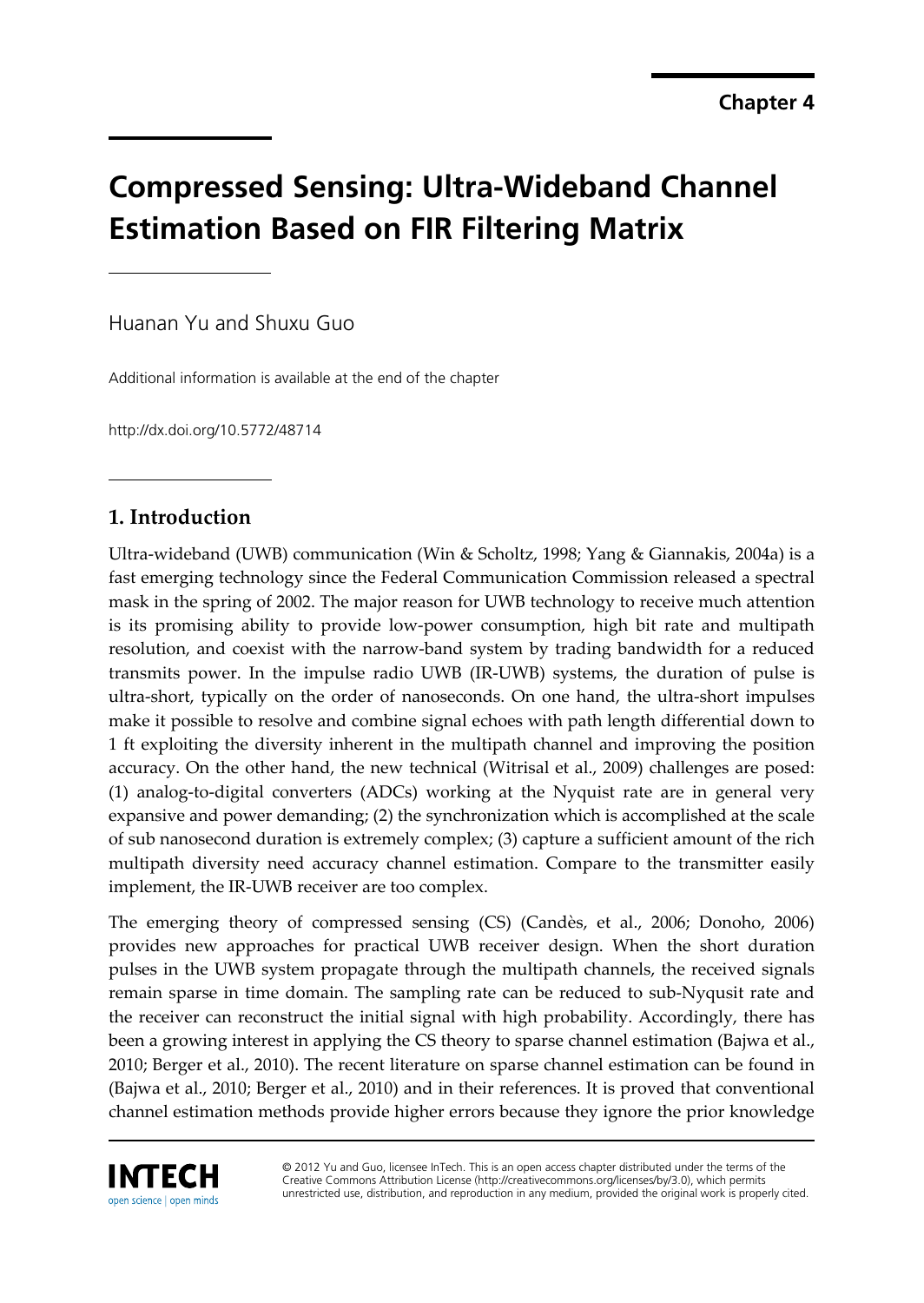of the sparseness (Wan et al., 2010). The sparse channel estimation problem is faced in (Paredes et al., 2007) under a time domain sparse model point of view. In (Paredes et al., 2007) a suitable dictionary formed by delayed versions of the UWB transmitted pulse is defined in order to better match the UWB signal. However, the spike basis achieves maximal incoherence with the Fourier basis (Candès & Wakin, 2008) and is for that reason that seems more convenient to work with frequency domain. To ensure that every measurement counts, they propose to pre-modulate the input signal with a spread spectrum sequence before the Fourier transformation. As the IR-UWB signals have resolvable multipath with a sparse structure at the receiver, the application of CS theory to UWB channel estimation has also found wide interest in the UWB community. For the CS based UWB channel estimation, the main goal has been to estimate the sparse channel with reduced number of observations (Paredes et al., 2007; Liu & Lu, 2009; Naini et al., 2009).That is equivalent to reducing the sampling rate at the receiver. In (Paredes et al., 2007), a channel detection method based on the Matching Pursuit algorithm is proposed, where the path delays and gains are calculated iteratively. In (Liu & Lu, 2009), the authors combine the maximum likelihood (ML) approach with the CS theory. In (Naini et al., 2009), a spread spectrum modulation structure is placed before the measurement matrix to enhance the estimation performance. The common assumption of the studies in (Paredes et al., 2007; Liu & Lu, 2009; Naini et al., 2009) is that the UWB channels are sparse. However, depending on the environment (e.g., an industrial environment may have dense multipath), the sparsity assumption of the channels may not hold. And the receiver may be a little complex for the compressed sensing framework.

In this context a Finite Impulse Response (FIR) filtering matrix estimator for UWB channel based on the theory of CS is advanced. An FIR filter is introduced at the transmitter to get a quasi-Toeplitz measurement matrix. So the reconstruction accuracy using the CS framework is improved. Also, the receiver is simplified since a filter at the transmitter has been adopted in place of the measurement matrix at the receiver. The key point is to avoid the magnification of noise by the measurement matrix. Unlike the Generalized Likelihood Ratio Test (GLRT) detector design, the correlation detector for UWB signals employing the channel parameters estimated in this chapter needs no prior knowledge about the channel noise. In addition, the desired receiver performance calls for fewer measurements. Then both the Orthogonal Matching Pursuit (OMP) and the Basis Pursuit De-noising (BPDN) are compared to the Dantzig Selector (DS) for different signal noise ratio (SNR) to give the opinions for choosing suitable reconstruction algorithms. Realistic channel estimation is considered. Simulations discussed later indicate the efficiency of the proposed method.

This chapter is organized as follows. In section 1, the motivation and research status are introduced. In section 2, a brief description of compressed sensing and its application for UWB channels is introduced. In section 3, the FIR filtering matrix method for UWB channel estimation based on the CS theory is proposed. In section 4, the estimation results are used in the UWB signals detection. In section 5, the simulation results together with the analysis are given. In section 6, we offer the conclusions and discussions. The references are given in section 7.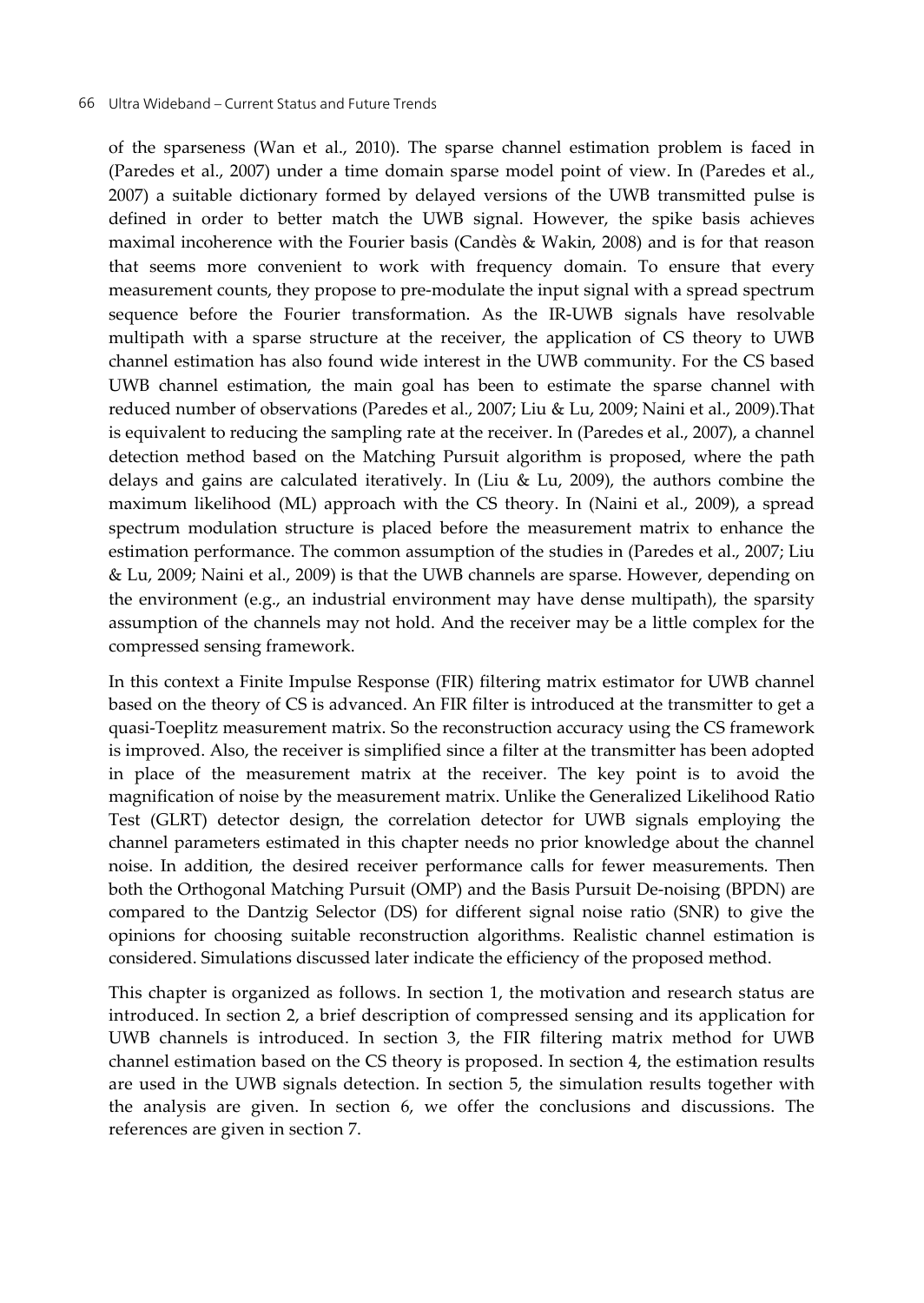# **2. Compressed sensing for UWB channel estimation**

In essence, CS theory has shown that a sparse signal can be recovered with high probability from a set of random linear projections using nonlinear reconstruction algorithms. The sparsity of the signal can be in any domain (time domain, frequency domain, wavelet domain, etc.) and the number of random measurements, in general, is much smaller than the number of samples in the original signal, which leads to a reduced sampling rate and, hence, reduced use of ADCs resources.

In UWB impulse radio communications, an ultra-short duration pulse, typically on the order of nanoseconds, is used as the elementary pulse-shaping to carry information (Reed, 2005). Transmitting ultra-short pulses leads to several desirable characteristics: (1) simplicity is attained in the transmitter since a carry-less baseband signal is used for conveying information (Lottici et al., 2002); (2) the transmitted signal power is spread broadly in frequency having little or not impact on other narrowband radio systems operating on the same frequency (Qiu et al., 2005); (3) the received UWB signal is rich in multipath diversity introduced by the large umber of propagation paths existing in a UWB channel. For the most important fact that transmitting an ultra-short pulse through a multipath UWB channel leads to a received UWB signal that can be approximated by a linear combination of a few elements from a pre-defined basis, yielding thus a sparse representation of received UWB signal. Next, we briefly describe the CS framework in (Candès et al., 2006) and (Donoho, 2006), and apply this framework into the UWB channel.

# **2.1. CS overview**

Consider the problem of reconstructing an *N*×1 discrete-time signal vector  $x \in \mathbb{R}^N$ . It can be shown that if  $x$  is sparse, in the sense that  $x$  can be represented as a superposition of a small number of vector taken from a dictionary *D*=[*D*1,…,*DN*] of tight-frames, which provides a *K*sparse representation of *x*, that is

$$
x = \sum_{n=0}^{N-1} D_n u_n = \sum_{l=1}^{K} D_{n_l} u_{n_l}
$$
 (1)

Where *x* is a linear combination of *K* vector chosen from the arbitrary basis *D*, and *K*<<*N*; {*nl*} are the indices of those vectors;  $\{u\}$  are the weighting coefficients;  $\alpha = K/N$  is called sparseratio. Alternatively, in this chapter we write the signal vector in matrix notation

$$
x = Du \tag{2}
$$

Where *u*=[*u0*, *u1,*…,*uN-1*]*<sup>T</sup>* which has *K* nonzero coefficients, where *K*<<*N*. In CS, signal *x* can be represented by *K* entries of *u* in place of *N* entries of *x*, that reduces dimension of the signal of interest. We need to estimate only *K* real-parameters not *N* to reconstruct *x* from a channel realization. When sparse-ratio  $\alpha$  is very small, the compressive gain becomes high.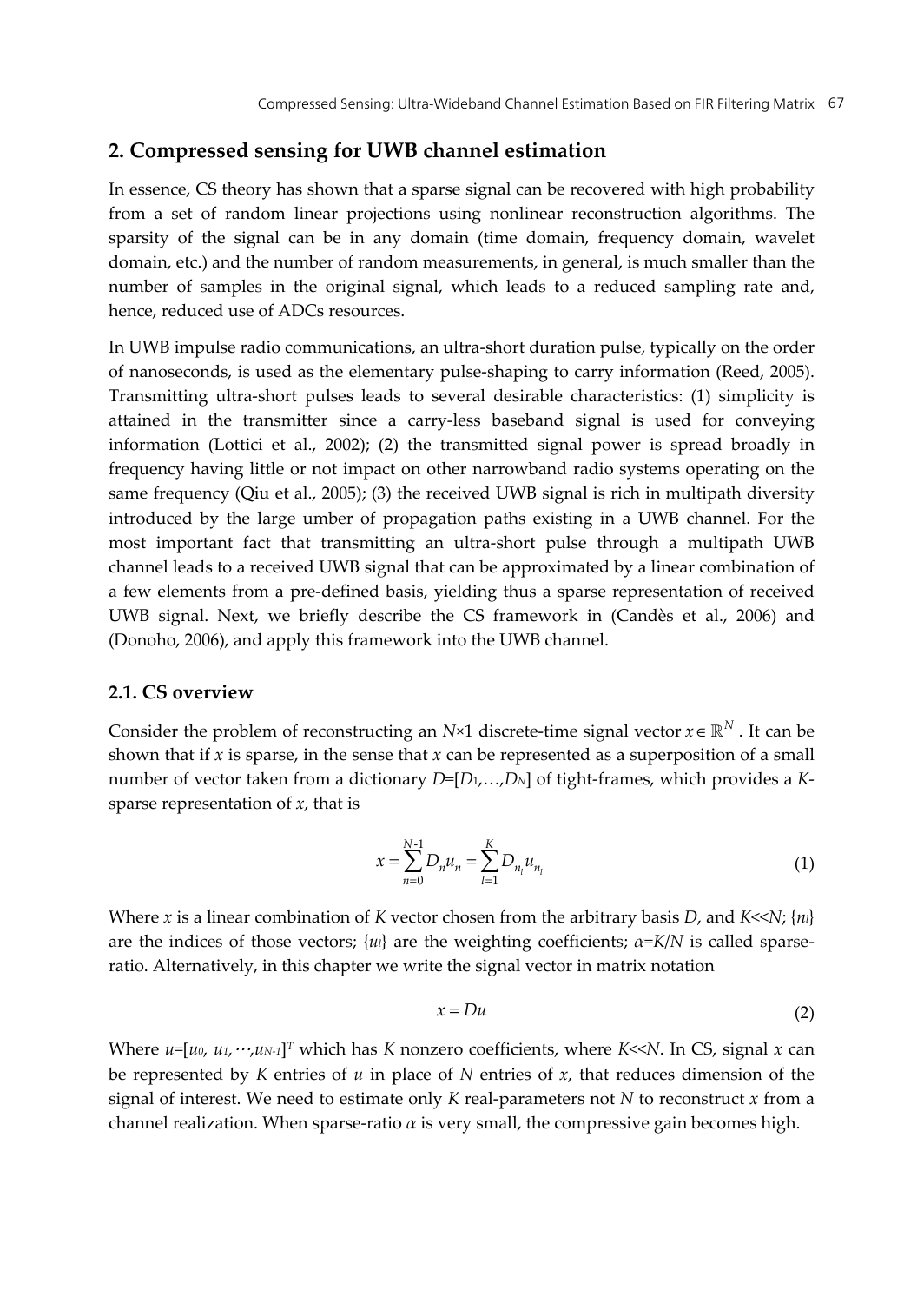

**Figure 1.** Compressive sensing model

In the viewpoint of the CS theory, a sparse signal can be reconstructed successfully from far fewer data/measurements than what is usually considered necessary (Donoho, 2006). Figure 1 shows the CS theory frame. It gives the whole course of the signal projection and reconstruction. The sampling from *x* becomes a linear transformation, that is *x* can be reconstructed from *M* measurements and *M*<<*N*. By projecting *x* onto a random measurement matrix  $\Phi \in \mathbb{R}^{M \times N}$ , a set of measurements  $y \in \mathbb{R}^{M}$  can be obtained as

$$
y = \Phi x = \Phi Du \tag{3}
$$

where  $\Phi$  is called measurement matrix, which is incoherent with *D*; and *y* is the signal we received in receiver, who has *M* entries, each becomes a measurement of *x*. Instead of using the *N*-sample *x* to find the weighting coefficients *u*, *M*-sample measurement vector *y* can be used. Accordingly, *u* can be estimated as

$$
\hat{u} = \min ||u||_1 \text{ s.t. } y = \Phi Du \tag{4}
$$

Where *lp* -norm is defined as 1  $=\left(\sum_{n=1}^{N}|u_{n}|^{p}\right)^{1/p}$  $\|u\|_p = \left(\sum_{n=1}^{\infty} |u_n| \right)$  . Note that, the advantage of estimating *u* 

from the vector y instead of *x* is that the former having much fewer samples corresponds to a much lower sampling rate at the receiver. If the dictionary *D* and measurement matrix Φ are acquired, and they satisfy *M*=*CK*log*N*<<*N*, signal *x* can be recovered from measurements *y* using reconstruction algorithms with overwhelmingly high probability, even we don't know the sparse pattern of the unknown signal *u* (Candès & Tao, 2006). *C* ≥1 is then called the oversampling factor.

In short, sampling and processing signals in the CS framework can be concluded just like this: First, we must design tight-frames *D* according to the character of signal of interest. That is to design a overcomplete dictionary to get the sparse representation of *x*; after the first stage, one should design a *M*×*N* sensing matrix Φ, through which measurement *y* can be achieved. Finally,  $x$  can be recovered with  $y$ ,  $D$  and  $\Phi$  employing reconstruction algorithm. In next section, we will present how this concept can be used for UWB channel estimation.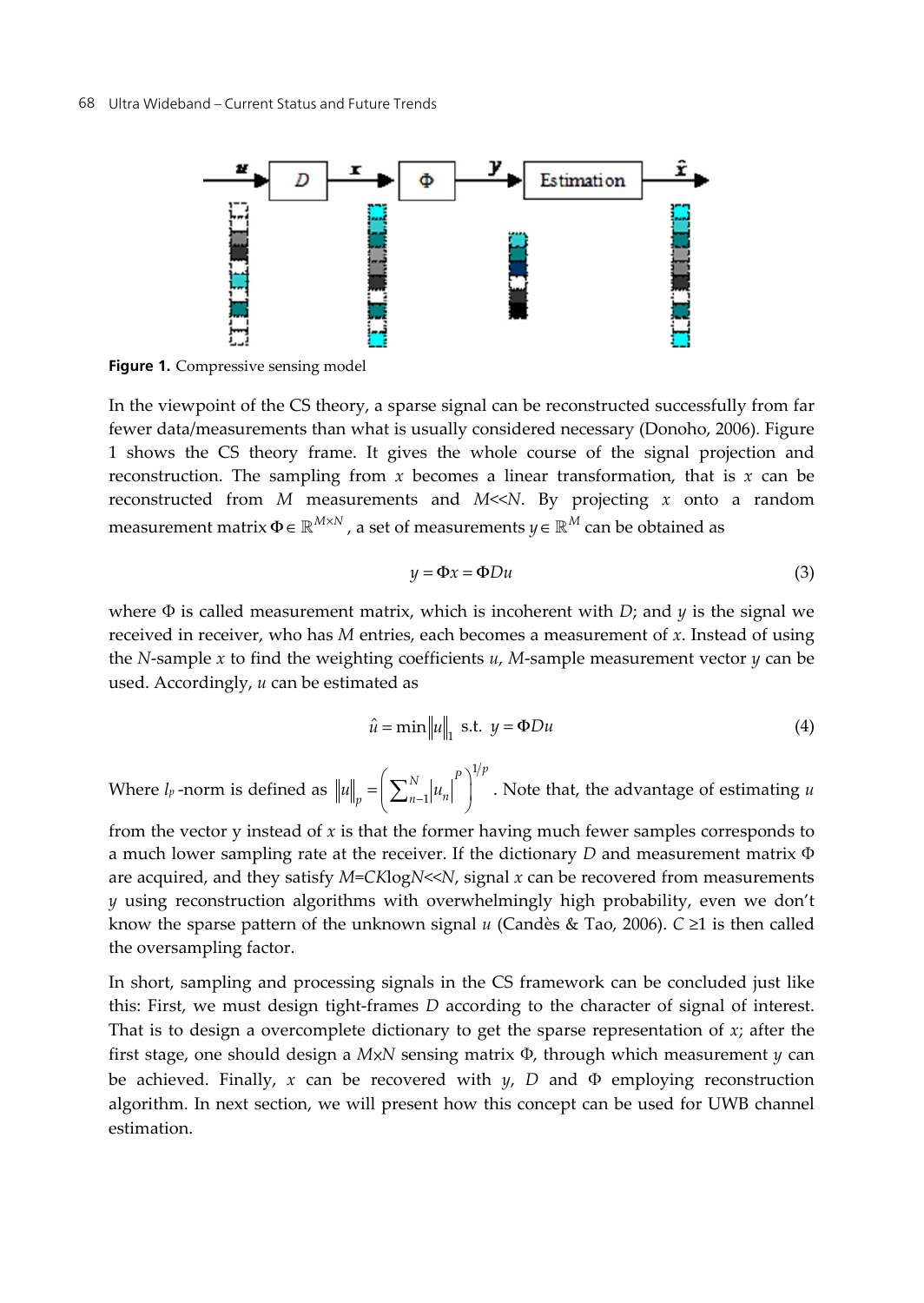## **2.2. CS for UWB channel estimation**

The CS theory explained in  $(2)$ – $(4)$  can be applied to UWB channel estimation for the fact that the Gaussian pulse response of the UWB channel is sparse. We show the simulation results in section 5. Suppose that  $r \in \mathbb{R}^N$  is the discrete-time representation of the received signal given as

$$
r = Ph + n \tag{5}
$$

Where  $P \in \mathbb{R}^{N \times N}$  is a scalar matrix representing the time-shifted pulses,  $h = [\alpha_1, \alpha_2, \dots, \alpha_3]$ T are the channel gain coefficients, and *n* are the AWGN terms. Since the UWB channel structure is sparse, *h* has only *K* nonzero coefficients. Similar to (3), the received signal *r* can be projected onto a random measurement matrix  $\Phi \in \mathbb{R}^{M \times N}$  so as to obtain  $y \in \mathbb{R}^M$  as

$$
y = \Phi Ph + \Phi n = Ah + v \tag{6}
$$

Due to the presence of the noise term *v*, the channel *h* can be estimated as

$$
\hat{h} = \min \|h\|_1 \text{ s.t. } \|Ah - y\|_2 \le \varepsilon \tag{7}
$$

Where  $\varepsilon$  is related t o the noise term as  $\varepsilon \ge ||v||$ . Considering (7), the channel estimation performance depends on the sparsity of *h*(i.e., the value of *K*), as well as the number of observations *M*. It is therefore necessary to understand the discrete-time equivalent structure of *h* and the effects of standardized channel models.

# **3. UWB channel estimator based on CS**

While CS research has focused primarily on signal reconstruction and approximation, the CS framework can be extended to a much broader rang of statistical inference tasks, well suited for applications in wireless UWB communications. UWB channel estimation is one of those applications which will be used extensively in this section. Next we will investigate the effect of the IEEE 80.15.4a UWB channel models (Molisch et al., 2006) on the channel estimation performance from a practical implementation point of view. Then a new sparse channel estimation method is proposed by improving the random measurement method based on CS for discrete time signals in (Paredes et al., 2007). According to the amplification of channel noises as well as measurement signals, we designed a new channel estimation method with FIR filtering matrix.

## **3.1. UWB channel**

In the following, we initially present the discrete-time equivalent channel *h* followed by the UWB channel models. In order to obtain *h*, the general channel impulse response (CIR) should be presented first. Accordingly, the continuous-time channel *h*(*t*) can be modeled as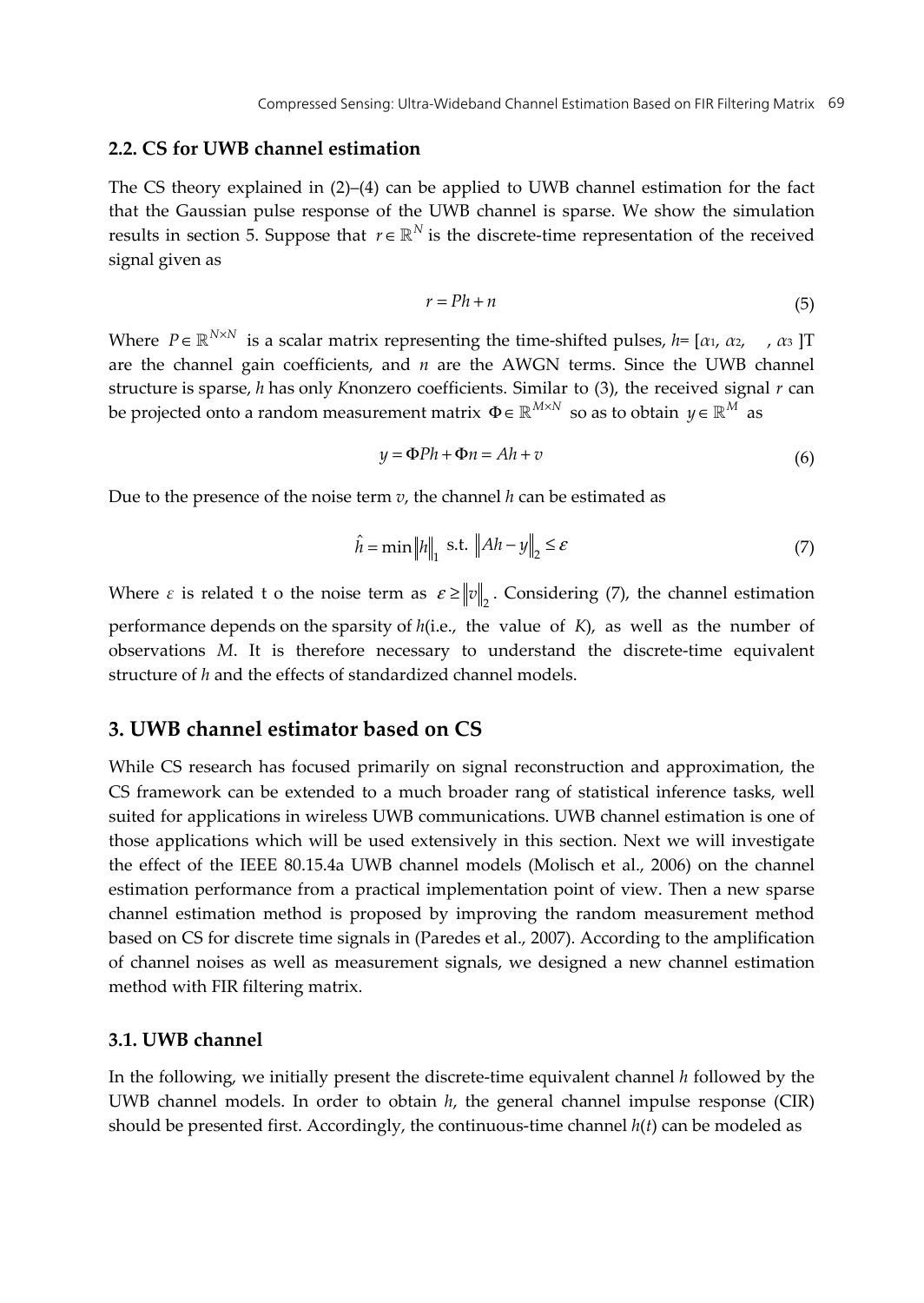$$
h(t) = \sum_{l=0}^{L-1} \alpha_l \delta(t - \tau_l)
$$
\n(8)

Where *αl* is the *l*-th multipath gain coefficient, *τl* is the delay of the *l*-th multipath component, *δ*(. ) is the Dirac delta function and *L* is the number of resolvable multipath.

The continuous-time CIR given in (8) assumes that the multipath may arrive any time. This is referred to as the *τ*-spaced channel model (Erküçük et al., 2007). Suppose that two consecutive multipath with delays *τk* and *τk*+1 arrive very close to each other. Further suppose that a pulse of duration *Ts* is to be transmitted through this channel. If *Ts*>|*τk*+1−*τk*|, then the pulse at the receiver cannot be resolved individually for each path, and experiences the combined channel response of the *k*th and (*k*+1)th paths. Let us define an approximate *Ts*-spaced channel model that combines multipath arriving in the same time bin, [(*n* − 1)*Ts*, *nTs*], ∀*n*. Accordingly, for [(*n*−1)*Ts*, *nTs*], ∀*n*, the delays {*τl*|0, 2, . . . , *L*-1} that arrive in the corresponding quantized time bins can be determined, and the associated {*αl* |0, 2, . . . , *L*-1} gains can be linearly combined to give the new channel coefficients {*αn*|1, 2, . . . , *N*}. Note that some of the {*αn*} values may be zero due to no arrival during that time bin, hence, the number of nonzero coefficients *K* satisfies the condition *K*≤*L*≤*N*. The equivalent *Ts*-spaced channel model can be expressed as

$$
h(t) = \sum_{n=1}^{N} \alpha_n \delta(t - nT_s)
$$
\n(9)

Where  $T_c = NT_s$  is the channel length. Using (9), the discrete-time equivalent channel can be written as

$$
h = [\alpha_1, \alpha_2, \dots, \alpha_N]^T
$$
 (10)

where the channel resolution is *Ts*. Then the discrete-time equivalent channel vector obtained above can be used in  $(5)-(7)$  in the context of CS theory. Next, we consider the UWB channel models to be used with the channel vector *h*.

The CS based UWB channel estimation studies assume that the UWB channel vectordefined above is sparse. However, this is a vague assumption. In order to classify a channel as sparse, initially the channel environment should be examined. In (IEEE Std 802.15.4a, 2007), members of the IEEE 802.15.4a standardization committee have developed a comprehensive standardized model for UWB propagation channels. Accordingly, they have considered different environments and have conducted measurement campaigns in order to model the UWB channels for each environment. The channel environments that they have parameterized include indoor residential, indoor office, outdoor, industrial environments, agricultural areas and body area networks. The details of the related channel models and their associated parameters can be found in (Molisch et al., 2006). We motivate our study with the selection of a variety of environments either having a line-of-sight (LOS) or a non-LOS (NLOS) transmitter-receiver connection. Accordingly, the CM1 (indoor residential LOS), CM2 (indoor residential NLOS), CM5 (outdoor LOS) and CM8 (industrial NLOS)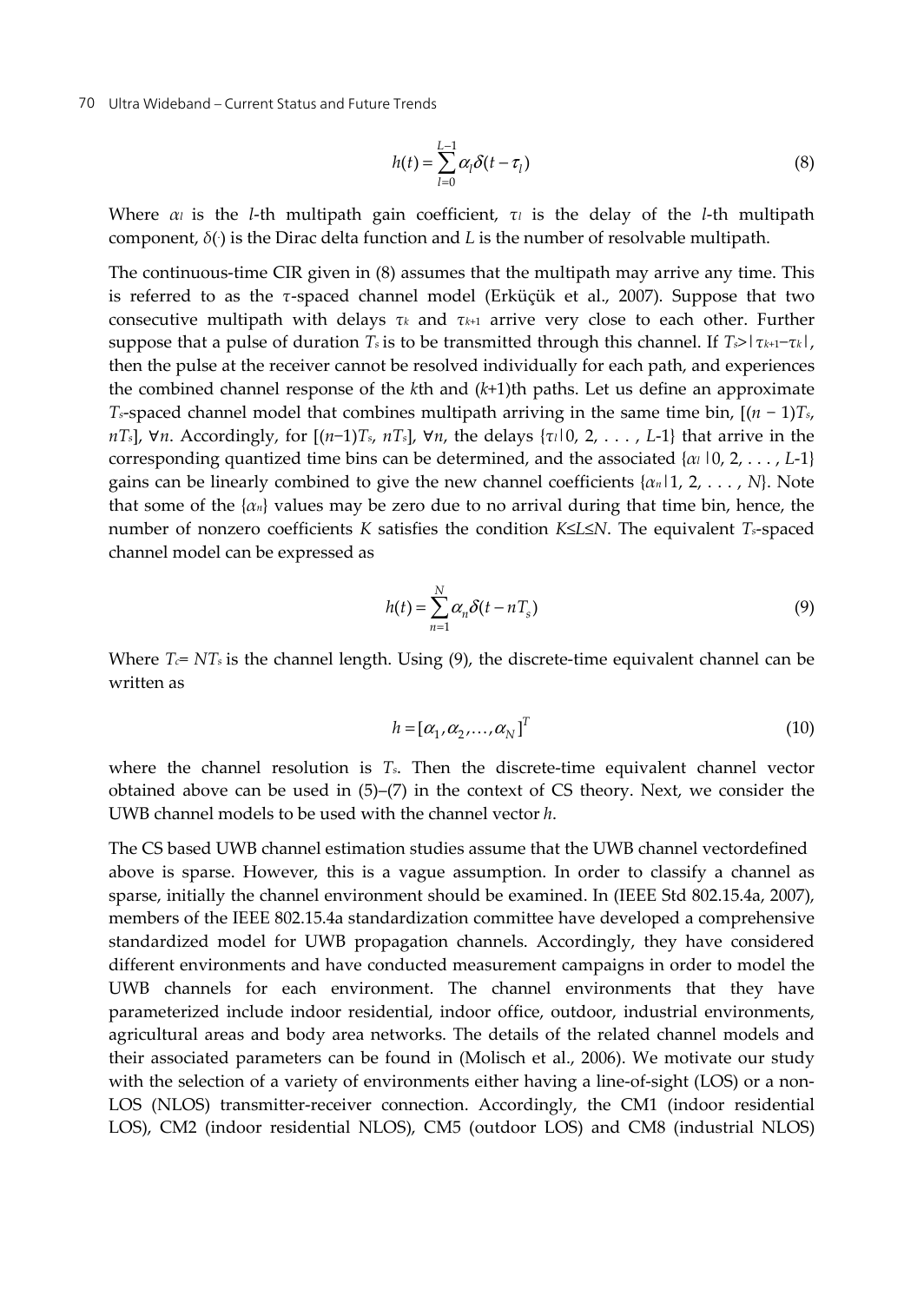channel models are widely used in UWB research. We now summarize the characteristics of channel models CM1, CM2, CM5 and CM8 in the following.

**CM1:** This is by-far the most commonly used channel model in order to assess the system performance. It models an LOS connection in an indoor residential environment. It is the most sparse channel model where few Rake fingers can collect considerable amount of signal energy.

**CM2:** This is a channel model with an NLOS connection in an indoor residential environment. It complements CM1. It is a sparse channel model but usually contains more multipath compared to CM1.

**CM5:** This is a channel model with an LOS connection in an outdoor environment. Typically, the multipath arrive in a few clusters.

**CM8:** This is a channel model with an NLOS connection in an industrial environment. The multipath arrive densely so that the channel does not have a sparse structure.

Using the *Ts*-spaced channel model in (9) and the parameters for channel models CM1, CM2, CM5 and CM8 in (Molisch et al., 2006), a realization for CM1 channel model is plotted in Figure 4 when the channel resolution is *Ts*=0.66ns. It can be observed that the typical channel properties listed above can be observed. The impulse response of the UWB channel is sparse.

## **3.2. Random measurement estimation**

According to the models proposed by the IEEE 802.15.4a working group, the impulse response of the UWB channel is modeled as function (8) follow in time domain. Consider the simple communications model of transmitting a pulse *p*(*t*) throughout a noiseless UWB communication channel *h*(*t*). The received UWB signal can be modeled as

$$
g(t) = p(t) * h(t) = \sum_{l=0}^{L-1} p_l \delta(t - \tau_l)
$$
\n(11)

In this chapter, we suppose  $p(t)$  is a first derivative of the Gaussian pulse with unit power. Then the estimate value of  $g(t)$  is  $\hat{g}(t)$ , which represents a referent template for subsequent correlation detection of UWB signals. The received UWB signal given by (11) has been sampled to define the discrete-time vector  $g$ , which is taken as a signal targeted for estimation. It is available to get the estimate of  $g$  by sampling directly from  $g(t)$ . However, the extremely high bandwidth of the received UWB signal requires high-speed A/D converters. Some approaches for UWB receivers are needed to attain the required sampling rates. The random measurement method focuses on this goal by sensing data at the receiver using a  $M \times N$  measurement matrix  $\Phi_1$ , which is obeying the restricted isometry property (RIP) (Bajwa et al., 2007), leading to measurements *y*<sup>1</sup>

$$
y_1 = \Phi_1 g = \Phi_1 P h \tag{12}
$$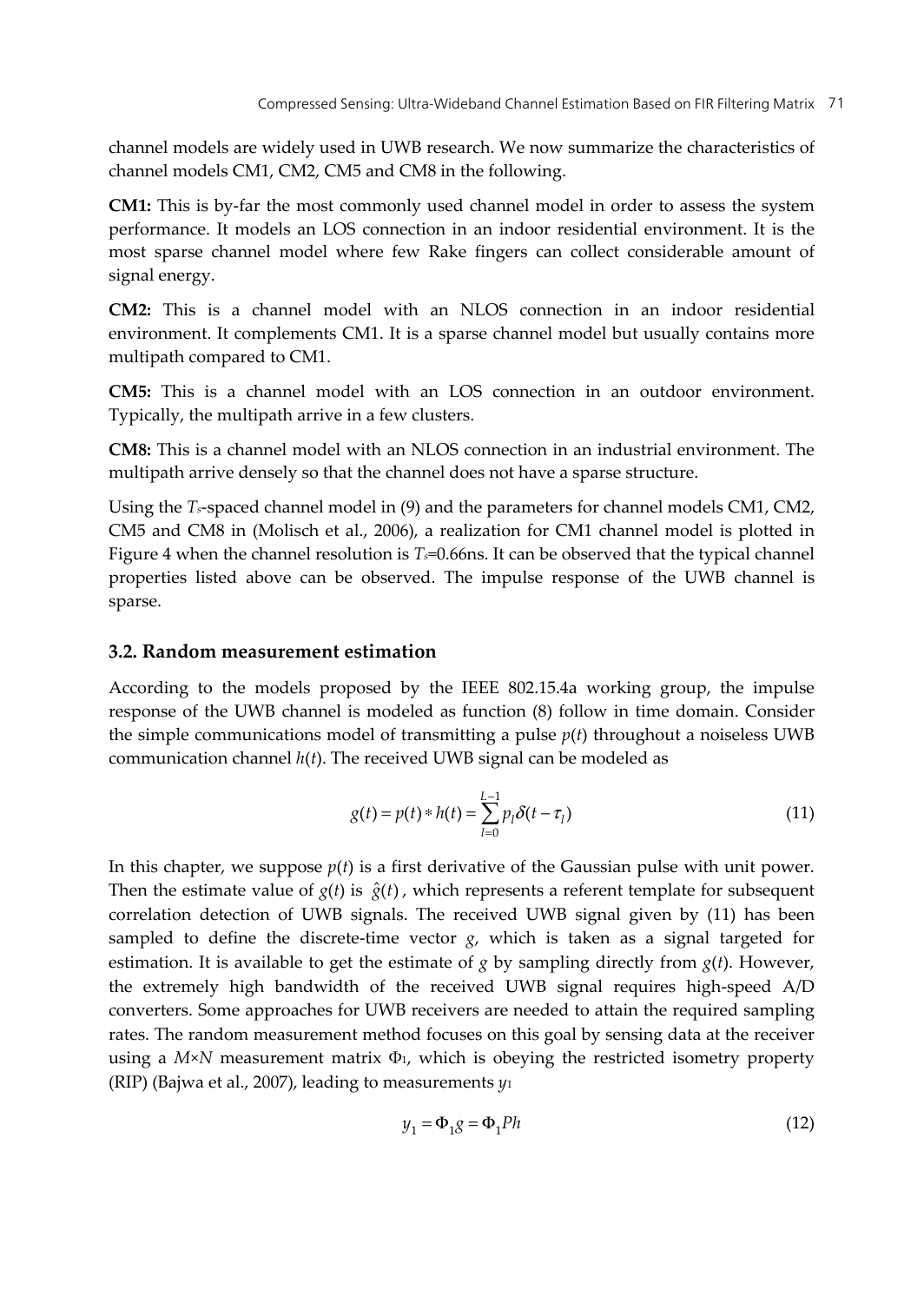The referent template  $\hat{g}(t)$  access to correlation detection can be reconstructed successfully with only *M* measurements at the receiver, provided that *g* is sparse in some space. The principle architecture of the random measurement estimation is given in Figure 2.



**Figure 2.** The random measurement estimation

In (Paredes et al, 2007), a over-complete dictionary is designed, in which the signal *g* has concise representations when expressed. Then a better performance of the channel estimation was guaranteed. The results, however, are based on a premise that there is no channel noise on pilot symbols. It is not true in actual channel. When the noise is introduced, we have

$$
g_n(t) = p(t) * h(t) + n(t) = g(t) + n(t)
$$
\n(13)

Where *n*(*t*) denotes additive white Gaussion noise (AWGN) in UWB channel, follow the  $N(0,\delta^2)$  distribution. We restrict our attention to discrete signals, then the measurement process on the signal itself exploiting measurements matrix  $\Phi_1$  is described as this

$$
y_1 = \Phi_1(g+n) = \Phi_1 P h + \Phi_1 n_1
$$
\n(14)

Note that, the random measurement method processes the noise from *N*-dimension to *M*dimension via the projection. In terms of the conversion in dimension, the noise power translates into  $(N/M)^2 \delta^2$  versus  $\delta^2$  before projecting. Because of *M*<<*N*, that means the sampling rate reduces at the expense of magnification of the channel noise.

## **3.3. FIR filtering matrix estimation**

In this chapter, we propose a new method based on filtering matrix for UWB channel estimation with CS framework. In order to improve the estimation performance, some implements should be taken to suppress the magnification of the noise from measurements matrix. The concrete step is illustrated in Figure 3, which gives the architecture of the proposed method. The processing flows for both the transmitter and the receiver have been adjusted leading to higher accuracy and lower complexity in receiver.

As can been seen from Figure 3 (Yu Huanan & Guo Shuxu, 2010), a UWB signal is transmitted by a UWB pulse generator and through an FIR filter. Then, the received signal is directly sampled through a low-rate A/D conversion after the propagation paths. Finally,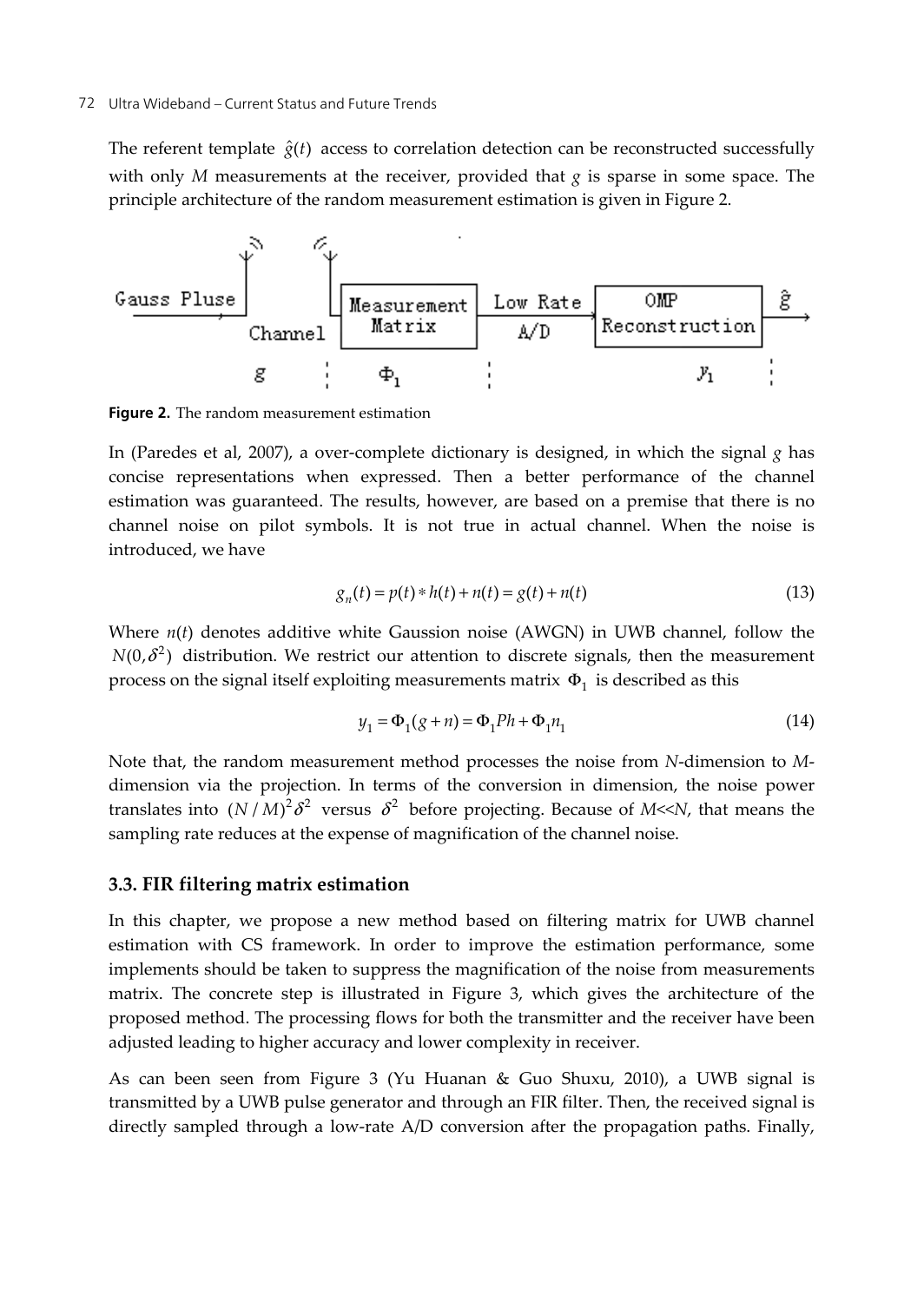the estimation of the impulse response  $\hat{h}$  can be reconstructed via OMP algorithm (Pati et al., 1993).



**Figure 3.** The FIR filtering matrix estimation

According to function (1), the transmitting signal  $x(t)$ , which is *K*-sparse over some overcomplete dictionary *P*,

$$
x(t) = \sum_{n=0}^{N-1} P_n(t)h_n = P(t)h
$$
\n(15)

**Where** 

$$
P(t) = [P_0(t), P_1(t), \dots, P_{N-1}(t)]
$$
\n(16)

$$
h = [h_0, h_1, \dots, h_{N-1}]^T
$$
\n(17)

Note that there are only *K* non-zeros in *h*. *x*(*t*) is then fed into a *L*-length FIR filter. Suppose that *m*(*t*) is the impulse response of the FIR filter, the received signal for the UWB communication is given by

$$
y_2(t) = p(t) * m(t) * h(t) + n(t)
$$
\n(18)

Since the UWB channel is sparse, the impulse response of the UWB channel *h*(*t*) can be viewed as a sparse signal. Let *h* be the discrete-time representation of *h*(*t*), which is set up as the estimation target in this section. In addition the identity matrix is used as an overcomplete dictionary because of the sparsity of *h*. Define  $c(t) = p(t) * m(t)$ , then (18) becomes

$$
y_2(t) = c(t) * h(t) + n(t)
$$
\n(19)

Where *c*(*t*) and *h*(*t*) are processed using a low-rate A/D, which is *M*-dimension. The output  $y_2(t)$  is then uniformly sampled with sampling period *T<sub>s</sub>*. *T<sub>s</sub>* follows the relation  $T_s/T_h = q$ , where *q* is a positive integer, and *Th* denotes the time delay between each adjacent channel. *M* samples are collected so that  $M \cdot T_s = |L \cdot T_h + T_x|$ , which is the duration of *y*(*t*). Now we have the down-sampled output signal *y*2(*mTs*), *m*=0, 1,…, *M*-1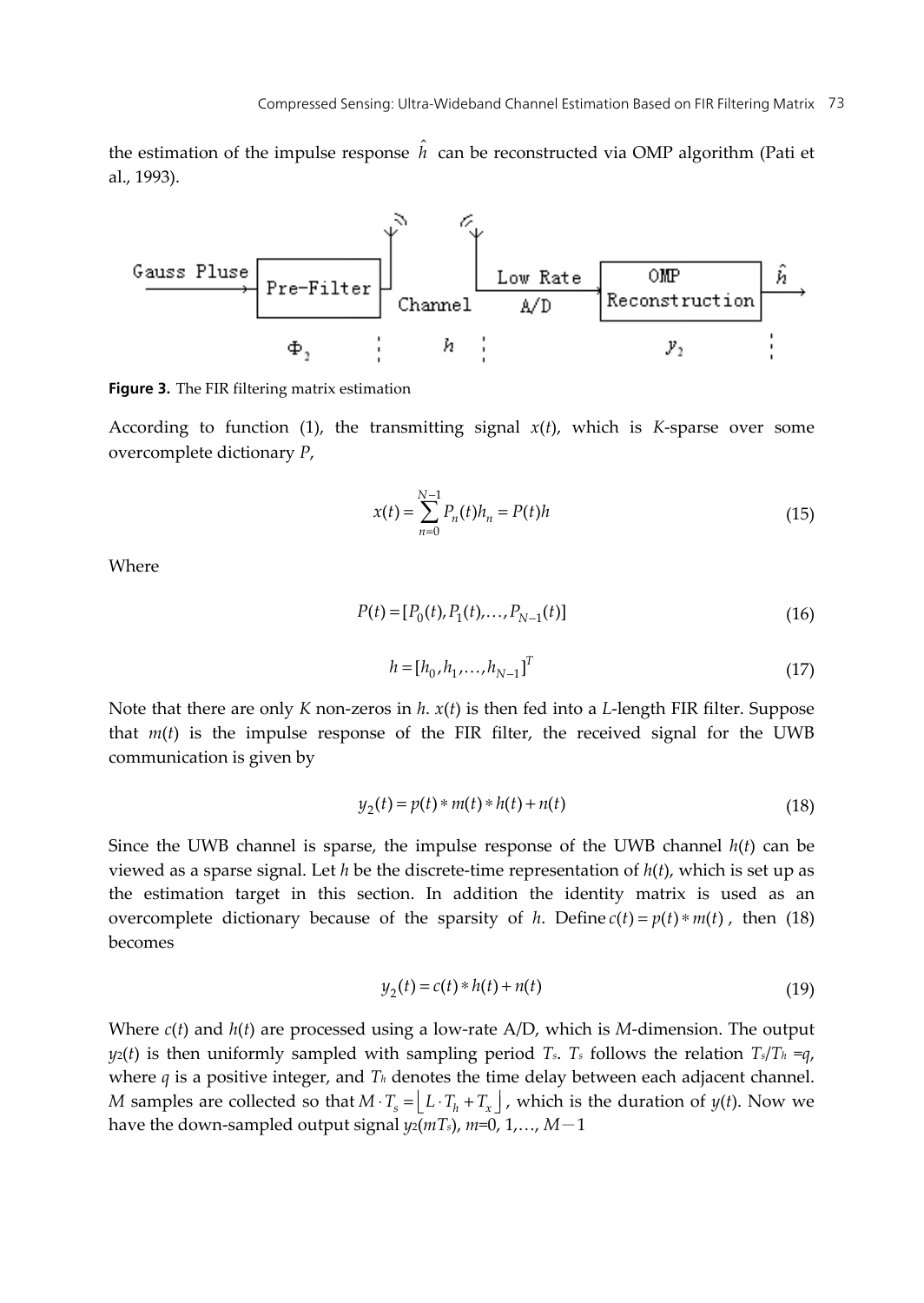$$
y_2(mT_s) = c(mT_s) * h(mT_s) + n(mT_s)
$$
  
= 
$$
\int_0^T c(mT_s - \tau)h(\tau)d\tau + n(mT_s)
$$
  
= 
$$
\sum_{l=0}^{L-1} c_i h(mT_s - iT_h) + n(mT_s)
$$
 (20)

The output  $y_2(t)$  is uniformly sampled with sampling period  $T_s$ . Now we rewrite (20) in matrix notation

$$
y_2 = \Phi_2 h + n \tag{21}
$$

where Φ2 is a quasi-Toeplitz matrix. It has such property: each row of Φ2 has *L* non-zero entries and each row is a copy of the row above, shifted by *q* places. Following (Bajwa et al., 2007), it is illustrated that the quasi-Toeplitz matrix obeys the RIP.

According to (20) and (21), let  $y_2$  be the random projected signal where  $\Phi_2 = p(t)*m(t)$  is the measurement matrix, and identity matrix is used as over-complete dictionary. The random projected signal *y*2 can be acquired with *M*-dimension low-rate A/D converters, and the OMP algorithm is then applied on  $y_2$  to recover  $\hat{h}$  . While the convolution process is following (21), associated with the reconstruction results above, the referent template  $\hat{g}$  for correlation detection is acquired.

The whole process above accounts to a filtering action on the Gaussian pulse, which we selected as the transmitted pulse waveform. The receiver becomes very simple, with only one *M*-dimension low-rate A/D to collect measurement samples after the filter and channel. It can be seen that the noise does not go through the projection from *N*-dimension to *M*-dimension, thus the noise has not been magnified in the CS framework. Furthermore the proposed method has a better measurement matrix compared with the random measurement method. Hence, a better performance of the estimation accuracy can be achieved.

# **4. Correlation detection for the UWB signals**

The random measurements method is focused on CS reconstruction of noiseless UWB signals, which relies on the assumption that the noiseless composite pulse-multipath waveform is sparse in a pre-designed dictionary. In a more realistic UWB communication scenario, however, the received signal is contaminated with noise and interferences, and the challenges fall in the design of a UWB receiver with the ultimate goal of signal detection.

## **4.1. Correlation detection**

Suppose that the impulse response of the UWB channel *h*(*t*) is invariant in each data frame, including *Np* pilot symbols and *Ns* data modulated symbols. The total number of symbols in one burst is  $N_p + N_s$  And  $N_f$  first derivative of the Gaussian pulse  $p(t)$  are repeated over consecutive frames to transmit one pilot or binary symbol. For the sake of damping the effect of AWGN, we average the received signal during a data frame. The maximum excess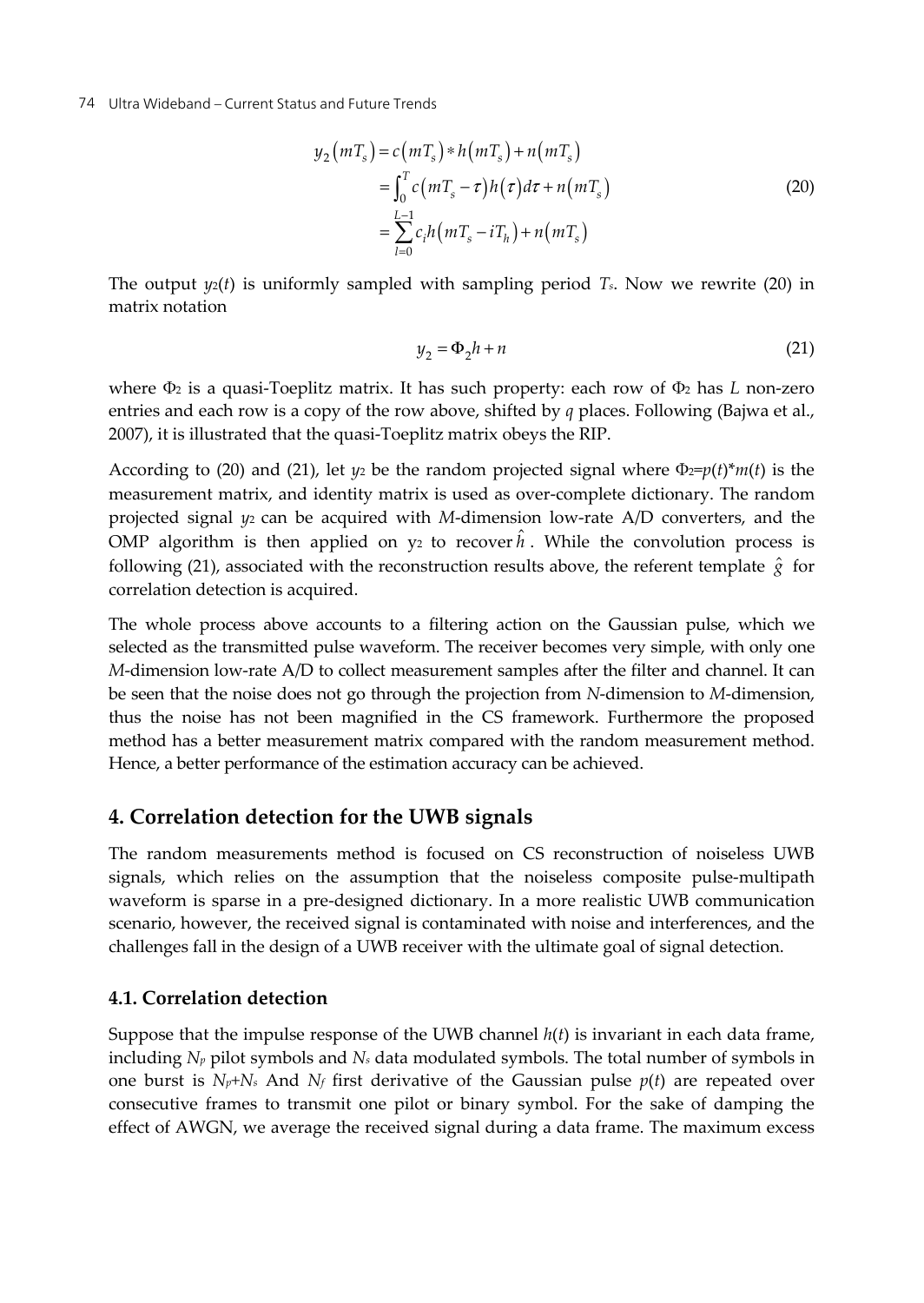delay of the dense multi-path channel is given by  $T_{med.}$   $p(t)$  is of unit energy and has time duration  $T_p$ , and also the duration of a frame is given by  $T_f$ . In order to avoid inter-symbol interference (ISI) and intra-symbol interference (Yang & Giannakis, 2004b), it is assumed that  $T_f > T_p + T_{med}$ .

In the UWB correlation detector, if there exits a module to time precisely, the pilot and data symbols can be exactly separated. When the pilot is canceled, and also the referent template  $\hat{g}$  estimated above is employed into the correlation detection of the received signals, the transmitted signal during a data frame for UWB communication is shown as follows

$$
s(t) = \sum_{j=0}^{N_s - 1} \sum_{n=0}^{N_f - 1} b_j p(t - jN_f T_f - nT_f - N_p N_f T_f)
$$
 (22)

here,  $b_i \in \{\pm 1\}$  are the *j*-th information bits. Signal *s*(*t*) propagates through an *L*-path fading channel whose response to *p*(*t*) is 1  $(t-\tau_l)$  $\sum_{l=1}^L h_l p(t-\tau)$  $\sum_{l=1}^{\infty}$ <sup>*l*</sup> *l*<sup>2</sup>  $\sum_{l=1}^{\infty}$  $h_l p(t - \tau_l)$  such that the received signal at the receiver is

$$
r_b(t) = \sum_{j=0}^{N_s-1} \sum_{n=0}^{N_f-1} \sum_{l=1}^{L} b_j \alpha_l p(t - jN_f T_f - nT_f - N_p N_f T_f - \tau_l) + n(t)
$$
(23)

Where  $n(t)$  is thermal noise with two-sided power spectral density  $N_0/2$ . The integral term implements the correlation operation between the received UWB signal  $r<sub>b</sub>(t)$  and the estimate template  $\hat{g}(t)$ , and then the information bits can be acquired as

$$
\hat{b}_j = \text{sign}\left(\sum_{j=0}^{N_f - 1} \int_{jT_f + kT_s}^{(j+1)T_f + kT} r_b(t)\hat{g}(t - jT_f - kT_s)dt\right)
$$
\n(24)

It can be seen from (24), since *T*s is the sampling period, only the *M*-dimension low-rate A/D is needed.

### **4.2. Signal reconstruction algorithms**

Then, the Orthogonal Matching Pursuit, the Basis Pursuit De-noising and the Dantzig Selector are used to detect original signal to give the opinions for choosing suitable reconstruction algorithms.

When  $M \ll N$ , the (8) is an uncertain function, so the search for the most sparse solution becomes an NP-hard problem. The literature (Donoho, 2006) proved that this problem can be inverted to the problem of answering a programming problem. In this chapter we study the three algorithms: the BPDN algorithm and the DS algorithm in  $\ell_1$ -norm and the OMP algorithm in the greedy algorithm.

The BPDN algorithm derived from the Basis Pursuit (BP) algorithm, so it is an optimizing strategy. The BPDN algorithm tries to deal with such problems: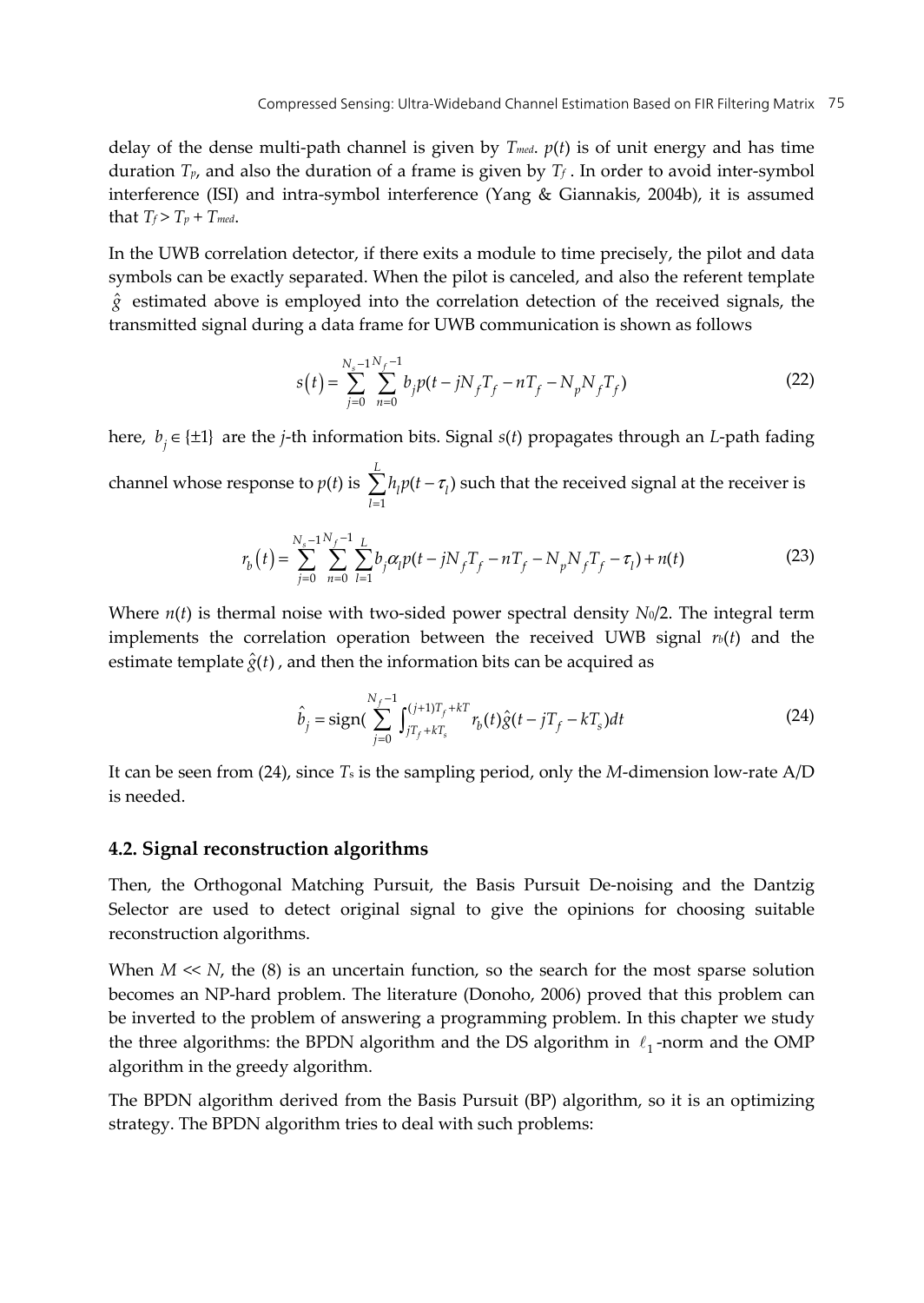$$
\min_{x} \frac{1}{2} \|y - \Phi x\|_{2}^{2} + \lambda \|x\|_{1}
$$
 (25)

It can be rewrite as follow

$$
\min_{x} \|x\|_{1} \text{ s.t. } \|y - \Phi x\|_{2}^{2} \leq \sigma \tag{26}
$$

The other is the DS algorithm based on  $\ell_1$ -norm, which can deal with the following problem

$$
\min_{x} ||x||_{1} \text{ s.t. } \left\| \Phi^{T}(y - \Phi x) \right\|_{\infty} \leq \sigma \tag{27}
$$

Comparing (26) with (27), we see that the DS algorithm is similar with the BPDN algorithm. The main difference is that the BPDN algorithm relies on punishing residuals using the  $\ell_2$ norm to realize the optimization, while the DS algorithm relies on minimizing correlation between residuals and all atoms.

OMP is a kind of greedy algorithm, deviating from the  $\ell_1$ -norm shrinkage strategy. One of the most important properties of the algorithm is that it does not choose the same atom twice, so the estimation value satisfies  $\|\hat{x}\|_{0} = K$ , after *K* iterations.

Literature (Pati et al., 1993) proved that all of the BPDN algorithm, DS algorithm and OMP algorithm can obtain *E*log*m* times of the mean square error about the Oracle estimator, and *E* is a constant here.

# **5. Simulations and results**

In this section, the performance of the CS based on FIR filter matrix meuof the new method and random measurement estimation are made. Then three experimentations have been designed as follows.

The simulation parameters are set as follows: the transmitted UWB signal pulse  $p(t)$  is the first-order derivative of the Gaussian pulse and is normalized to have unit energy. The duration of the time resolution of the channel is  $T_s=0.66$ *ns*,  $T_f=110$ *ns*. The UWB channel model CM1 (LOS) proposed by IEEE working group are adopted in our simulation. Table 1 shows the principal parameters of the channel models.

Simulation 1: consider the pulse propagating through a noiseless propagation scenarios. We adopt a UWB channel that models an indoor residential environment with line-of-sight IEEE 802.15.4a channel model. Figure 4 shows the impulse response of the UWB channel. Then the first derivative of the Gaussian pulse is selected as the transmitted pulse waveform, according to which the response of the channel is shown in Figure 5. It is just the real value of the referent template for the subsequent correlation detection.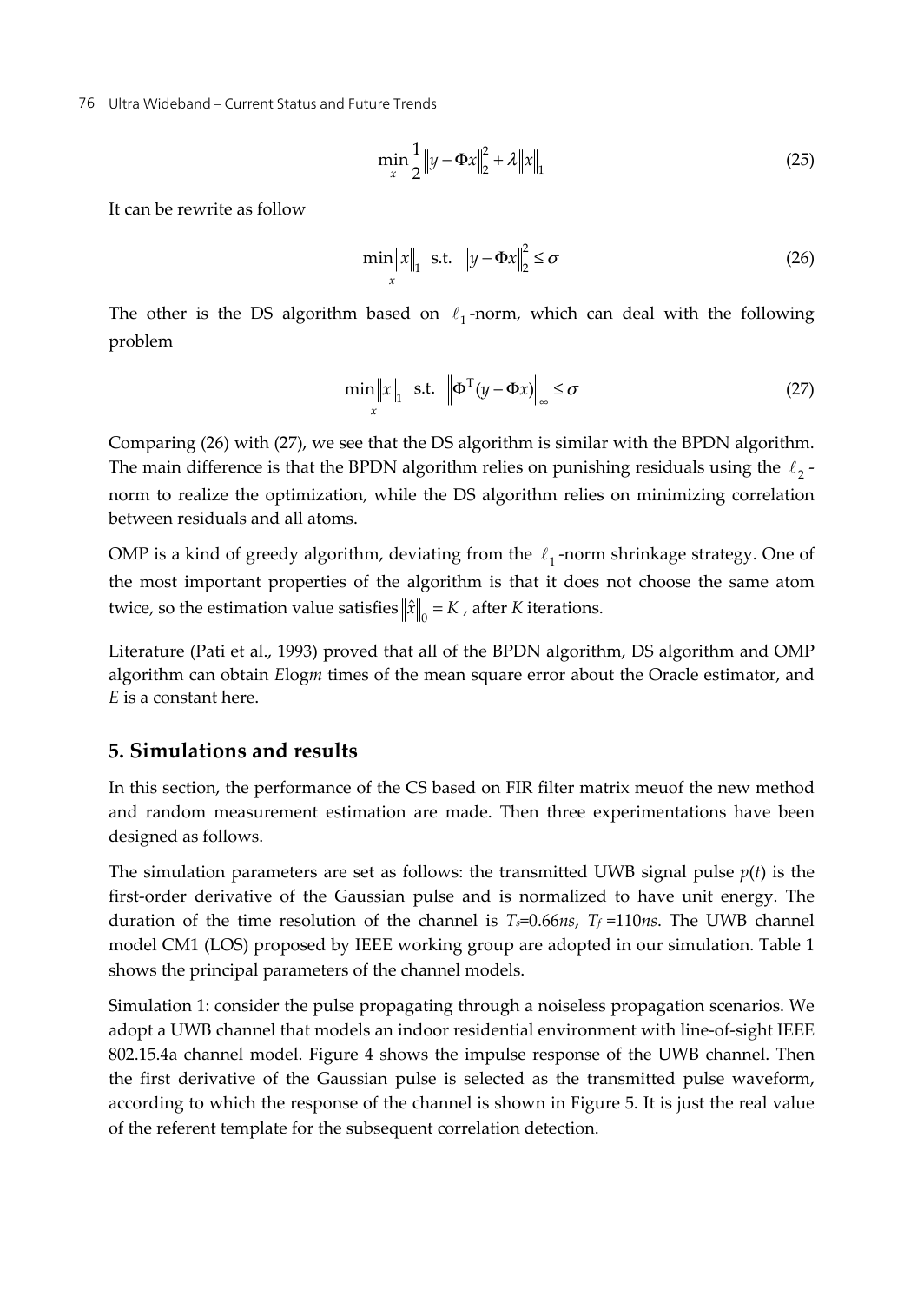| Average cluster arrival rate (ns)                                   | 0.0265 |
|---------------------------------------------------------------------|--------|
| Multipath component delay factor (ns)                               | 6.7    |
| Average pulse arrival rate (1/ns)                                   | 3.2    |
| Cluster delay factor (ns)                                           | 7.8    |
| Standard deviation of the channel gain (dB)                         | 4.0    |
| Standard deviation of the channel coefficient in cluster (dB)       | 4.2243 |
| Standard deviation of the channel coefficient between clusters (dB) | 4.2243 |

**Table 1.** Parameters in UWB channel models proposed by IEEE



**Figure 4.** Impulse response of the UWB channel



**Figure 5.** Gaussian pulse response of the UWB channel

Simulation 2:  $\hat{g}$  is reconstructed via OMP algorithm in the absence of noise. The simulation parameters are set as follows: *N*=1000, *M*=360, *K*=180. Figure 6 and Figure 7 show the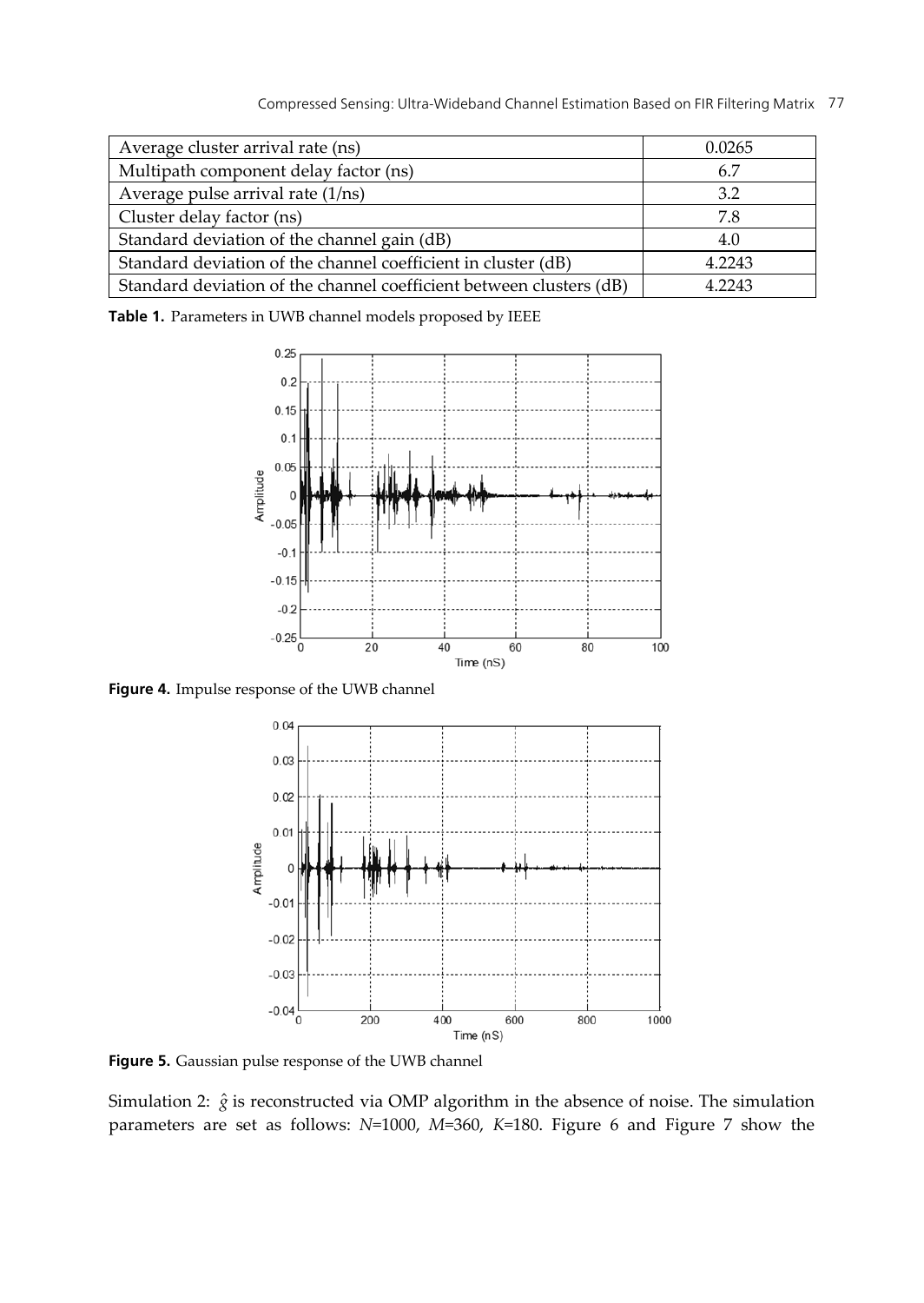simulation results and reconstruction error respectively for both random measurement method and FIR filtering matrix method.



**Figure 6.** The reconstruction performance of the random measurement method

As Figure 6 and Figure 7 shown, both the method proposed in this chapter and the random measurement method can successfully implement channel estimation for UWB communication. Moreover, both the methods sample at a reduced sampling rate, which is only *M*/*N*=1/3 of the sampling directly rate. Since a better measurement matrix is used in this chapter, better performance of the estimation accuracy can be achieved. As depicted in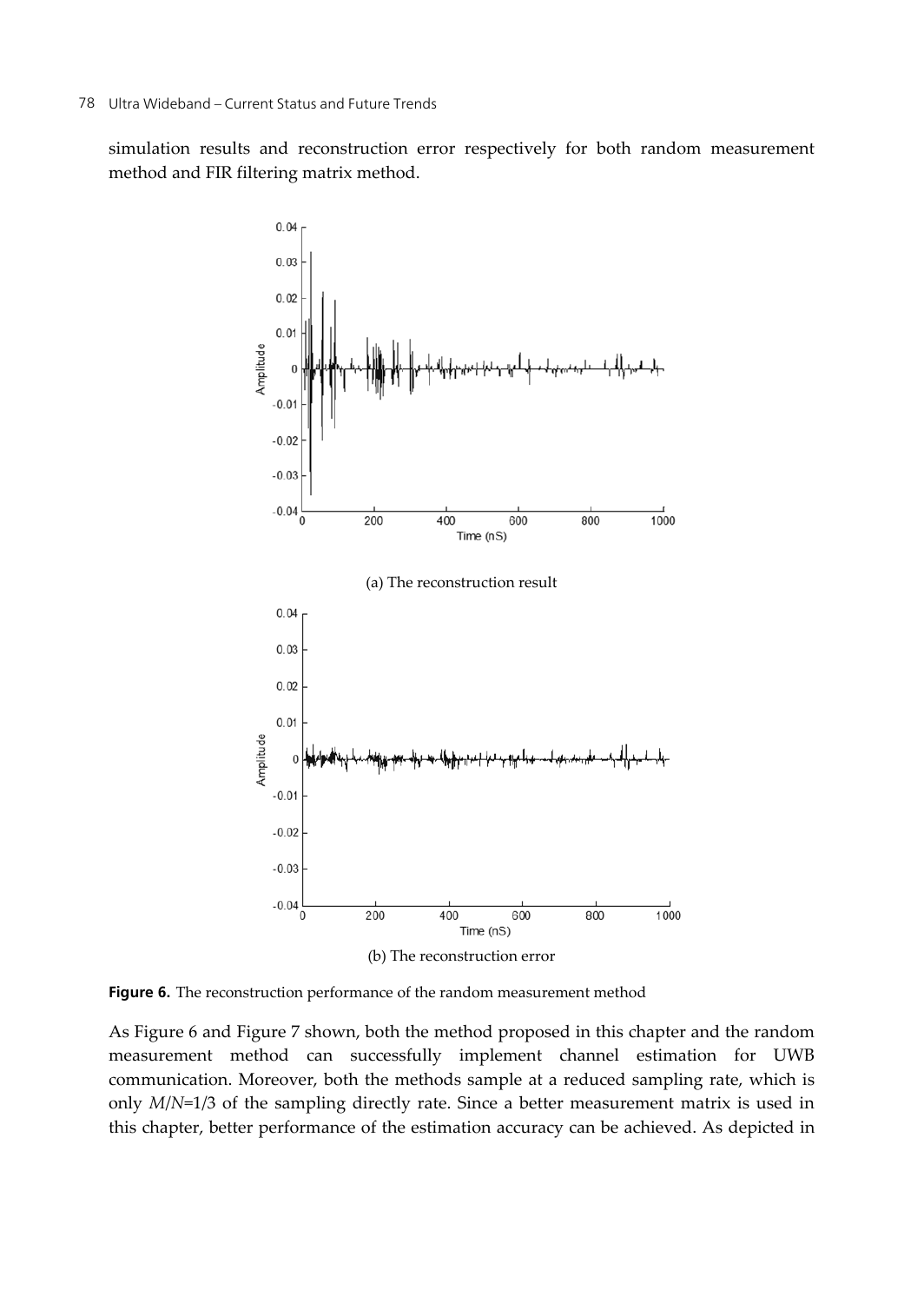the second picture of Figure 7, reconstruction error approximate to zero or negligible values. In the CS theory, more measurements can improve the advancement of the estimation precision at the expense of increasing the sampling rate of the A/D conversion. This work can be advanced by designing better over-complete dictionary or better measurements matrix, which is an ongoing research.



**Figure 7.** The reconstruction performance of the FIR filtering matrix method

Simulation 3: UWB signals have been detected via correlation detection method and the reconstructed referent template has been acquired via three estimation approaches: the random measurement method, FIR filtering matrix method and direct-sampling method. Further, the parameters in (22) are set to  $N_P=25$  and  $N_S=10$  When 1000 information bit is transmitted through the UWB channel, the effect of AWGN is taken into consideration.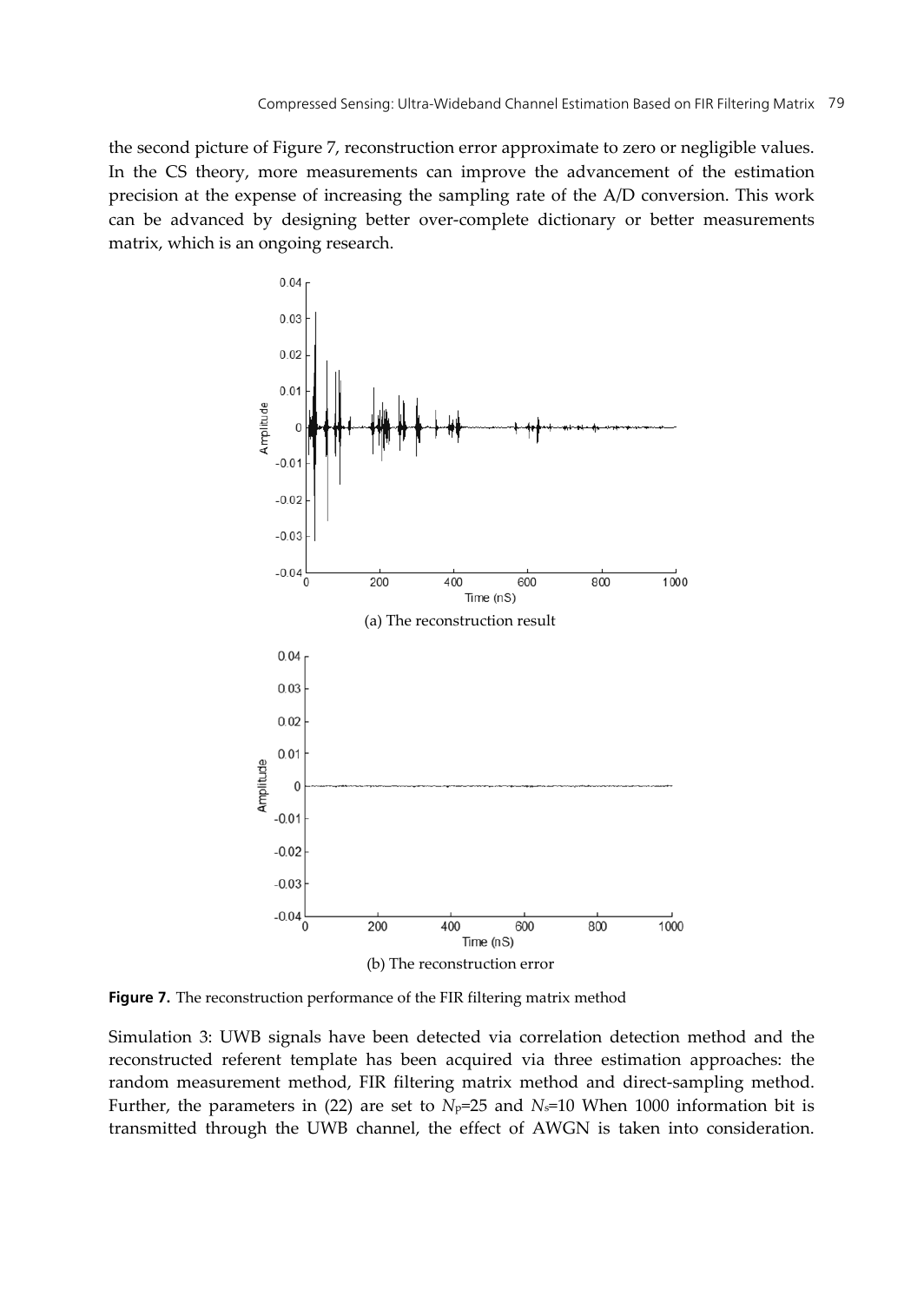Figure 8 illustrates the BER performance on the assumption that the pilot symbols are transmitted in the absence of noise, whereas Figure 9 illustrates the BER performance when the pilot symbols are affected by the AWGN.



**Figure 8.** The BER performances of three estimation methods with noiseless UWB signals



**Figure 9.** The BER performances of three estimation methods with noiseless UWB signals

In addition, the results of simulation 2 illustrates that FIR filtering matrix method has a better performance in channel estimation than random measurement method under the same simulation conditions. As Figure 8 indicated, when the pilot symbols go through the noiseless channel, the results via direct-sampling estimation are the optimized-template signals, however, it require an A/D converter with much higher sampling rate. Moreover, the BER curves shown above illustrate that both the random measurement method and the method proposed in this chapter can estimate the template signals precisely. When they are compared with the direct-sampling estimation, all the BER curves are close to each other terribly. It is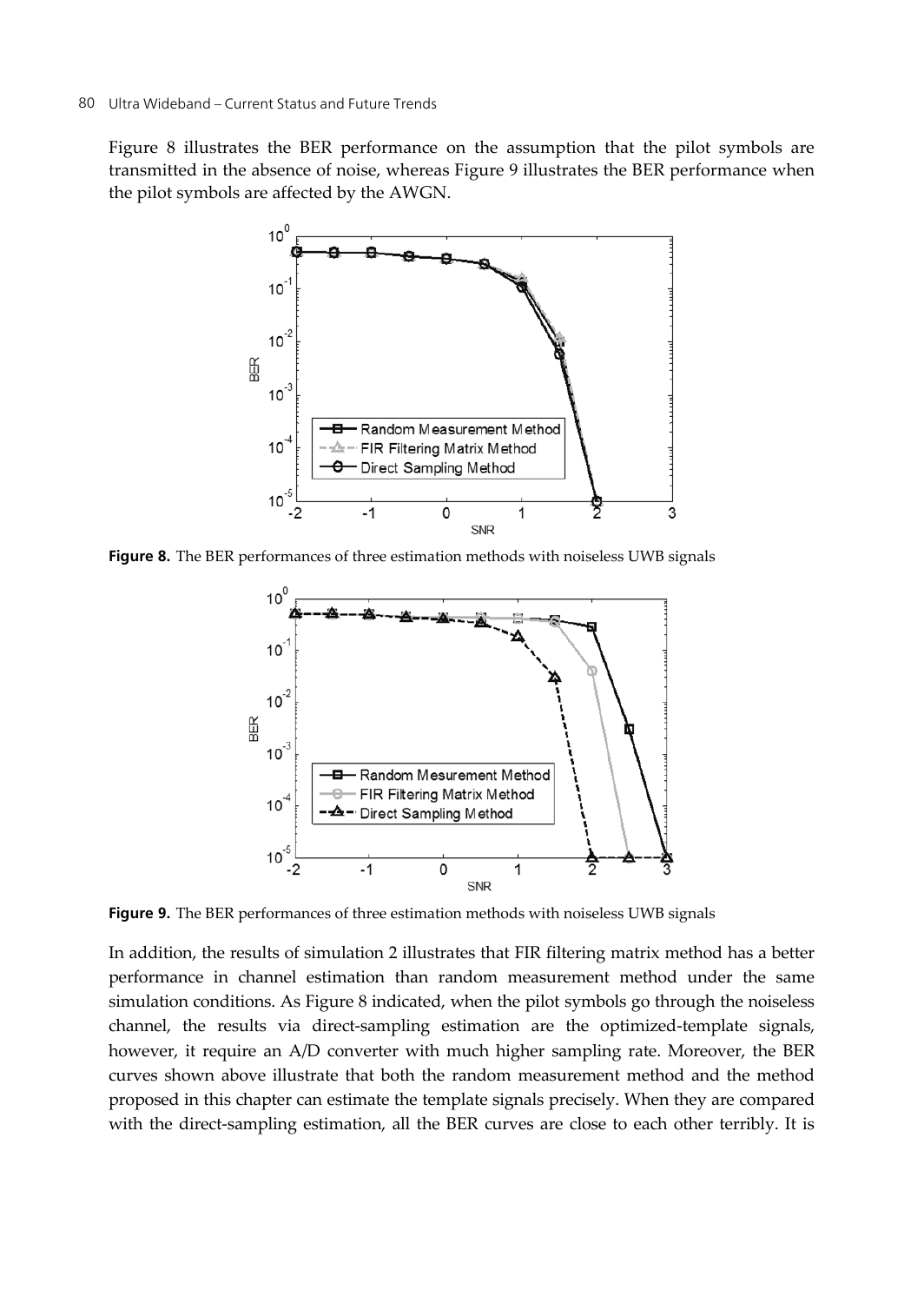obvious that, the accuracy of the channel estimation has little impact on the BER of the correlation detector. So far as referent template can be reconstructed successfully through the reconstruction method based on the CS theory, the BER curves approach each other.

As Figure 9 demonstrated, when taking into account of the effect of AWGN, the FIR filtering matrix method based on CS has an obvious advantage of the BER performance. While that of the random measurement estimation is the worst one comparing with the others. This performance is expected since the noise has been magnified through measurement matrix. That is, the unsuccessful result of the reconstruction algorithm at low signal-to-noise ratio (SNR) is inevitable. Note that the BER of the correlation detector increases horribly as the referent template has not been estimated efficiently.



**Figure 10.** The comparison of the mean square error for the three reconstruction algorithms

Simulation 4: The performance test applies the OMP, the DS and the BPDN to reconstruct the original signals. The main parameters for these methods are set as follows. The maximum number of OMP iterations is set to 100 and the target residual energy is set to 0.3% of the energy for the projected signal, i.e.  $\sigma$ = 3×10<sup>-3</sup>. The target residual energy  $\sigma$  is also used in the BPDN and the DS method. For the BPDN, the relaxation parameter is supposed to be 0.05, i.e.  $\varepsilon$ = 0.05. For the DS, the tolerance for primal-dual algorithm is *ξ*=10-3 and the max value of primal-dual iterations is set to 50. Thus, we use the mean squared error (MSE) as the performance criterion, so the tests results are achieved by 50 operations for average.

Figure 10 shows the MSE performance of the CS-based channel estimation for the three reconstruction methods. We observe that: (1) the MSE performance of the DS is slightly better than that of the BPDN. (2) In the higher operating SNR, the OMP has strong competitive advantages to the other two methods, however, turn into worse under lower operating SNR. This simulation shows that the FIR filtering matrix method is indeed leading to the improved performance for the CS reconstruction.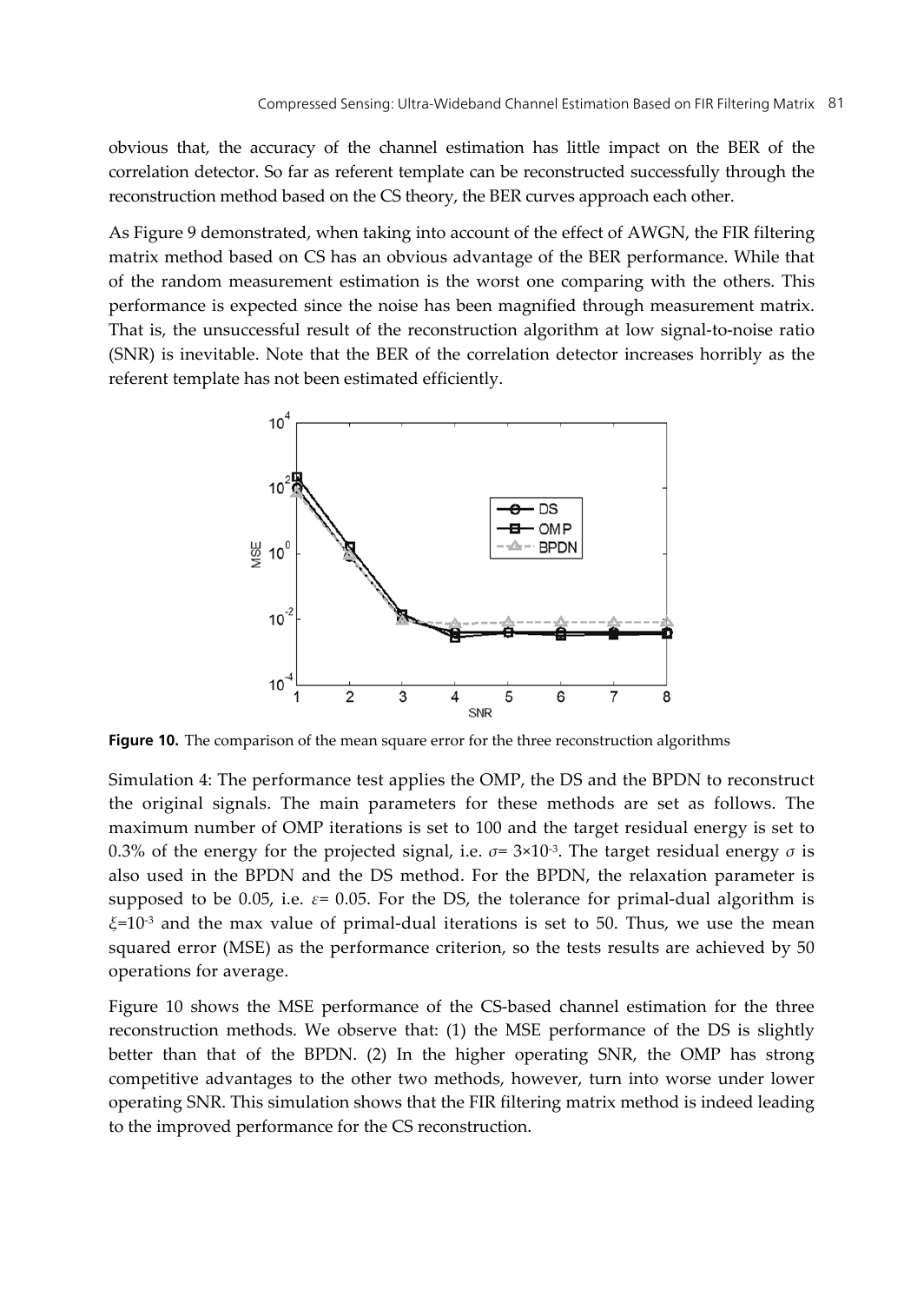# **6. Conclusion**

In this chapter, we proposed a pre-filtering method for UWB channel estimation based on the theory of CS, whose measurement matrix is just a Toeplitz matrix, and the channel estimation accuracy is improved. The method proposed in this paper avoided the magnification to the noise. Thus when the reconstructed signal is used as a referent template at the receiver in the noise realization, a better BER performance can be achieved.

The correlation detector for UWB communication discussed in this paper employs the channel estimates to the conventional correlation detection directly, while the design of the whole system combining the channel estimation and signals detection will be a further research. Moreover, it is the key point of improving the BER performance of the correlation detector to search for a CS reconstruction method, which can successfully recover the referent template under the noise realization and fewer measurements with overwhelming probability. In addition, we analyze the choices of reconstruction algorithms using several simulations. Both the OMP and the BPDN algorithms are compared to the Dantzig selector for different signal noise ratio to give the opinions for choosing suitable reconstruction algorithms.

Admittedly, there are several other theoretical and practical aspects of UWB channel estimation methods based on compressed sensing that need discussing in future. Below, however, we briefly comment on some of these aspects. First, the different types of measurement matrix according to the UWB channels should be in further study. In this paper, we do some attempts to construct the quasi-Toeplitz matrix developing the model of UWB channel estimator. Somewhat similar theoretical arguments can be made to argue the other type of measurement matrix to get better estimation performance. Second, extensive numerical simulations carried out in literatures for a number of CS estimators have established that the performance of CS estimation methods is markedly superior to that of traditional methods based on LS criterion. However, the nontraditional methods based on MUSIC and ESPRIT algorithms are not optimal for estimating sparse channels. This is because it is possible for a channel to have a small number of resolvable paths but still have a very large number of underlying physical paths, especially in the case of diffuse scattering. So the two algorithms can be employed combining with the compressed sensing framework. Third, one expects the representation of real-world multipath channels in certain bases to be only effectively sparse. The channel model and channel parameters are localized with the perfect channel model in this paper. Finally, and perhaps most importantly for the success of the envisioned wireless systems, the CS can be leveraged to design efficient overcomplete dictionary for estimating sparse UWB channels.

# **Author details**

Huanan Yu and Shuxu Guo\* *College of Electronic Science and Engineering, Jilin University, Changchun, China* 

j

<sup>\*</sup> Corresponding Author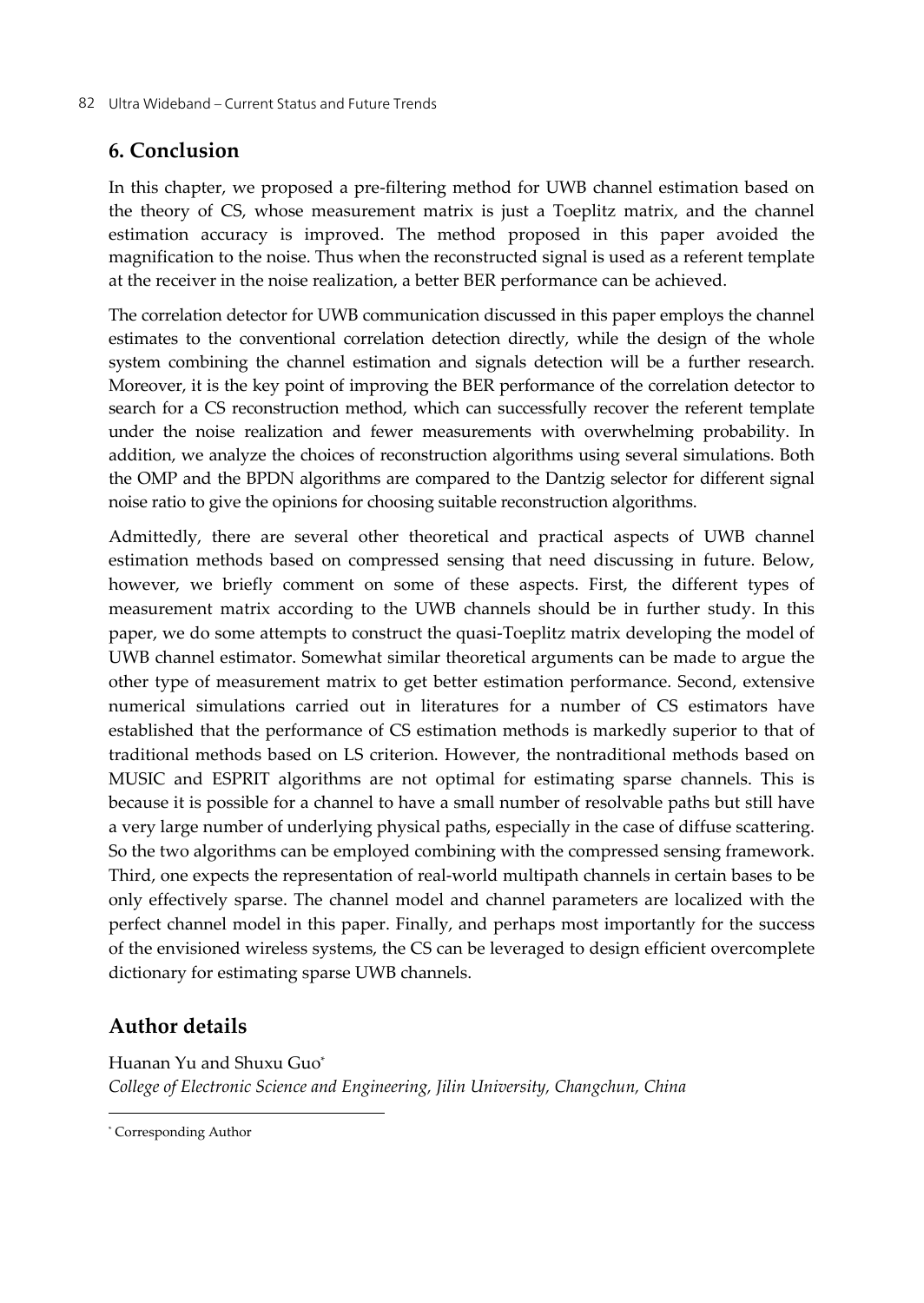# **7. References**

- Bajwa W. U., Haupt J., Aayeed A. M. & Nowak R. (2010). Compressed channel sensing: a new approach to estimating sparse multipath channels. *IEEE Proceedings*, vol. 98, no.6, pp. 1058-1076.
- Bajwa W., Haupt J., Raz G. & Nowak R. (2007). Toeplitz structured compressed sensing matrices. *Processing SSP'07, Madison, WI*, August 2007, pp. 294-298.
- Berger C. R., Wang Z., Huang J. & Zhou S. (2010). Application of compressive sensing to sparse channel estimation. *IEEE Communications Magazine*, vol. 48, no.11, pp. 164-174.
- Candès E. J., Romberg J. & Tao T. (2006). Robust uncertainty principles: exact signal reconstruction from highly incomplete frequency information. *IEEE Transactions Information Theory*, vol. 52, no.2, pp. 489-509.
- Candès E. J. & Wakin M. B. (2008). An introduction to compressed sampling. *IEEE Signals Processing Magazine*, vol. 25, no. 2, pp. 21-30.
- Candès E. J. & Tao T. (2006). Near optimal signal recovery from random projections: universal encoding strategies. *IEEE Transactions Information Theory,* Vol. 52, no. 12, pp. 5406-5425.
- Donoho D. (2006). Compressed sensing. *IEEE Transactions Information Theory*, vol. 52, no.4, pp. 1289-1360.
- Erküçük S., Kim D. I. & Dwak K. S. (2007). Effects of channel models and rake receiving process on UWB-IR system performance. *IEEE Processing ICC'07*, June 2007, pp. 4896-4901.
- IEEE Std 802.15.4a-2007. (2007). Part 15.4: wireless medium access control (MAC) and physical layer (PHY) specifications for low-rate wireless personal area networks (WPANs).
- Liu T. C.-K, Dong X. & Lu W.-S. (2009). Compressed sensing maximum likelihood channel estimation for ultra-wideband impulse radio. *IEEE Processing ICC'09,* June 2009.
- Lottici V., Andrea A. D. & Mengali U. (2002). Channel estimation for ultra-wideband communications. *IEEE Journal Selected Areas Communications*, vol..20, no.12*,*pp. 1638-1645.
- Molisch A. F., Cassioli D., Chia-Chin Chong, Emaimi S., Fort A., Kannan B., Karedal J., Kunisch J., Schantz H. G., Siwiak K., & Win M. Z. (2006). A comprehensive standardized model for ultra-wideband propagation channels. *IEEE Transactions Antennas and Propagation,* Vol. 54, no.11, pp. 3151-3166.
- Naini F. M., Gribonval R., Jacques L. & Vandergheynst P. (2009). Compressive sampling of pulse trains: spread the spectrum. *IEEE Processing ICASSP'09,* April 2009, pp. 2877-2880.
- Paredes J. L., Arce G. R. & Zhongmin Wang. (2007). Ultra-wideband compressed sensing: channel estimation. *IEEE Journal of Selected Topics in Signal Processing*, vol.1, no.3, pp. 383-395.
- Pati Y. C., Rezaiifar R. & Krishnaprasad P. S. (1993). Orthogonal matching pursuit: recursive function approximation with applications to wavelet decomposition. *Processing 27th Annual comferenc Signals, Systems and Computers*, November 1993.
- Qiu R. C., Liu H. & Shen X. (2005). Ultra-wideband for multiple access communications. *IEEE Communications Magazine*, vol. 43, no. 2*,* pp. 80-87.